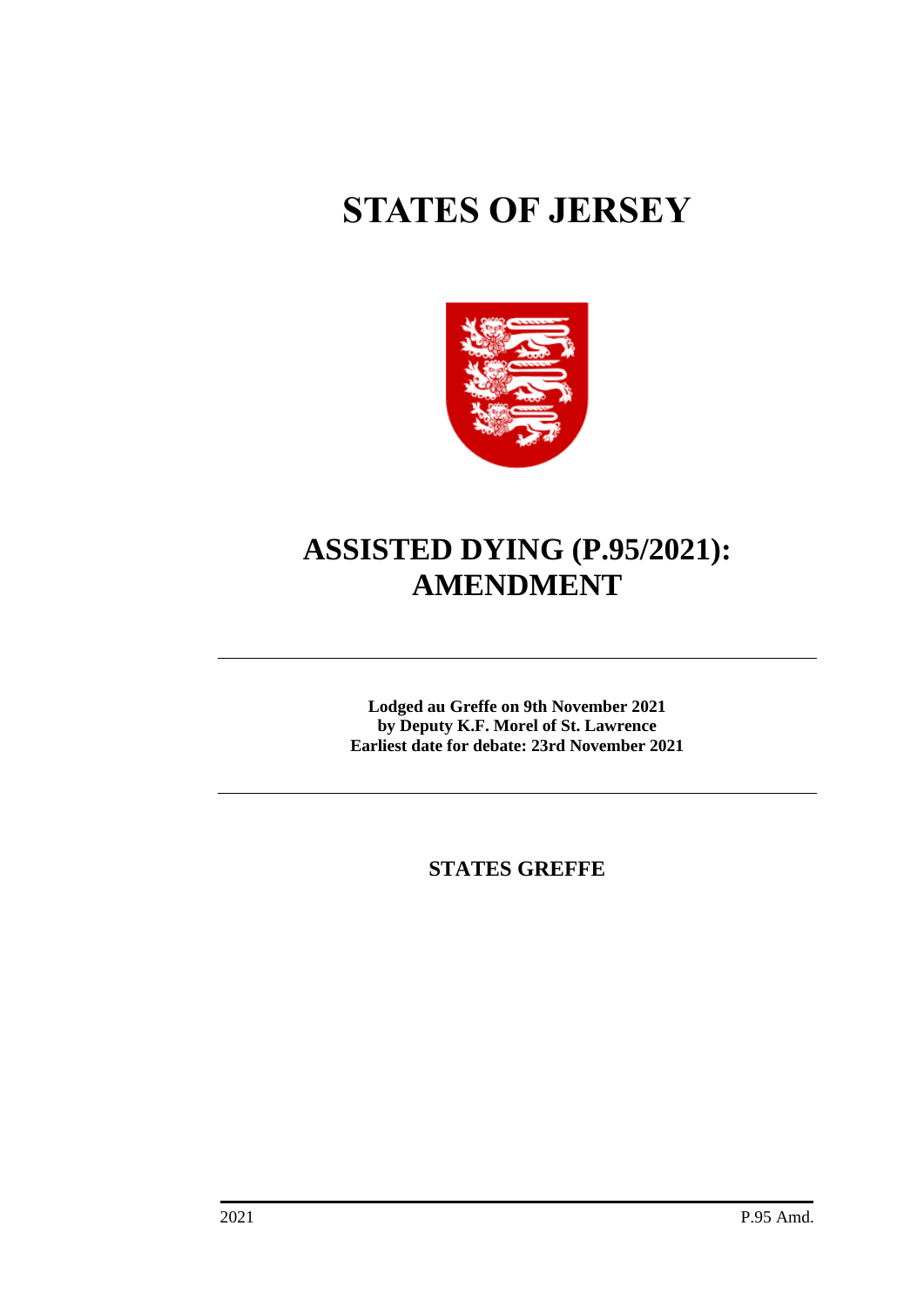# ASSISTED DYING (P.95/2021): AMENDMENT

 $\overline{\phantom{a}}$ 

## **1 PAGE 3, PARAGRAPH (d) –**

After the words 'Ministers to' delete the remaining paragraph and substitute the following –

"lodge final proposals (to include all processes and safeguards on assisted dying) for debate by the States Assembly, prior to the preparation of instructions for the Legislative Drafting Office, with the debate on such proposals to take place by October 2022, and with a view to draft legislation being available for debate by the States by the end of March 2023".

# DEPUTY K.F. MOREL OF ST. LAWRENCE

**Note:** After this amendment, the proposition would read as follows –

#### **THE STATES are asked to decide whether they are of opinion** −

having regard to the key recommendation of the Citizen's Jury on Assisted Dying:

- (a) to agree, in principle, with the Jury that assisted dying should be permitted in Jersey; and that
	- (i) the Government of Jersey should make arrangements for the provision of an assisted dying service that is available to a person aged 18 or over who:
		- (1) has a voluntary, clear, settled and informed wish to end their own life; and
		- (2) has capacity to make the decision to end their own life; and
		- (3) has been diagnosed with a terminal illness, which is expected to result in unbearable suffering that cannot be alleviated and is reasonably expected to die within six months; *or,* has an incurable physical condition, resulting in unbearable suffering that cannot be alleviated;
	- (ii) an assisted dying service in Jersey may provide assistance in dying in one of the following two ways:
		- (1) either by physician assisted suicide whereby a registered medical professional may prescribe lethal drugs at the request of a person, who meets defined eligibility criteria, to enable that person to selfadminister the drugs to end their own life; or by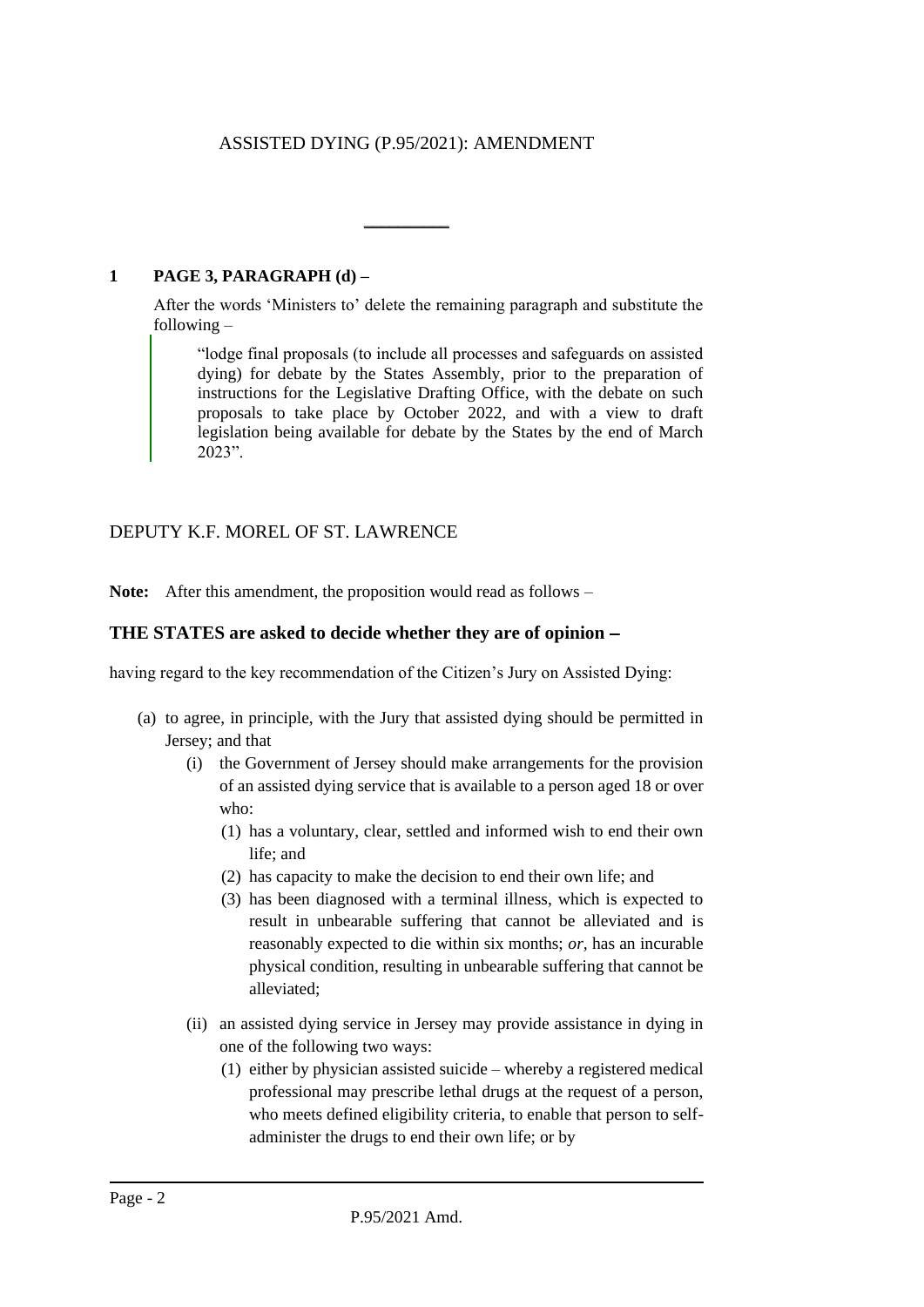- (2) voluntary euthanasia where a person who meets the defined eligibility criteria has their life ended, at their voluntary request, by a registered medical practitioner; and
- (iii) an assisted dying service in Jersey should be subject to the following safeguards:
	- (1) assisted dying should be permitted with the direct assistance of registered medical practitioners and registered nurses only;
	- (2) the law should provide for a conscientious objection clause so that any nurse, medical practitioner or other professional is not under a legal duty to participate in assisted dying;
	- (3) assisted dying should be subject to a mandatory period of reflection;
	- (4) a withdrawal of request should be permitted at any time; and
	- (5) assisted dying should only be permitted at pre-approved locations.
- (b) to agree, in the event that paragraph (a) is adopted, that assisted dying should be available to Jersey residents only;
- (c) to agree in the event that paragraph (a) is adopted, that assisted dying should be subject to a pre-approval process which, subject to further consultation, may involve a decision made by a court or specialist tribunal; and
- (d) to request the Council of Ministers to lodge final proposals (to include all processes and safeguards on assisted dying) for debate by the States Assembly, prior to the preparation of instructions for the Legislative Drafting Office, with the debate on such proposals to take place by October 2022, and with a view to draft legislation being available for debate by the States by the end of March 2023.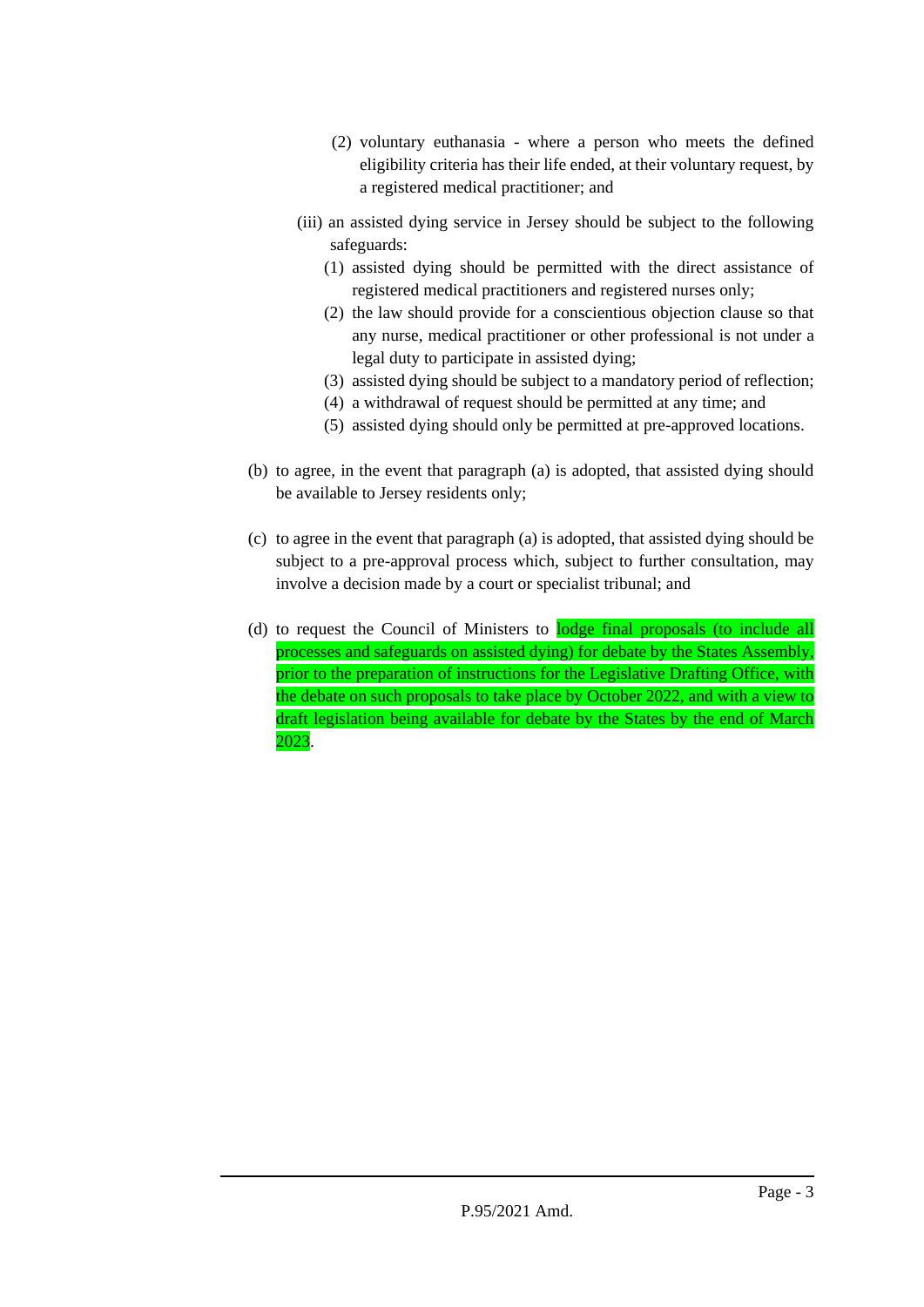## **REPORT**

There are unlikely to be any propositions during a States Member's tenure that are as difficult and emotive as [P.95/2021.](https://statesassembly.gov.je/assemblypropositions/2021/p.95-2021.pdf) Assisted Dying is not only a moral issue that interconnects with some of the most long-held social and religious beliefs: that of the life of human beings being sacrosanct and that nobody should ever take another human's life.

The matter of Assisted Dying was one that found its expression in Jersey during the elections of 2018 and my view on it now is the same as my view of it then, namely, that at the highest level of principle, I am in favour of it. However, I retain strong reservations about the process, systems and safeguards surrounding it and question whether Jersey is able to deliver these in a wholly appropriate and incorruptible manner, to the extent that no person would be able to access Assisted Suicide unless they were wholly eligible, had experienced no coercion and were entirely committed to the process on their own grounds. I also stated during the election that I do not believe the process for bringing in an Assisted Dying regime should be rushed.

It is with this in mind that I have lodged this amendment.

The amendment seeks to insert an extra stage into the procedure that would see Assisted Dying becoming permissible in law. The reason for this is solely to give the States Assembly the greatest possible level of control over, and understanding of, the proposed processes that would be created to enable an Assisted Dying regime to operate in Jersey. I believe that this issue is one that needs to be handled by the Assembly with the greatest level of respect and a deep understanding that if we get this wrong, then people will die without themselves being entirely in control of their own fate. This assertion needs to be set against the reality that someone who engages with an Assisted Dying process and sees it through to completion, is not able to complain or raise problems later. There is no comeback from the completion of an Assisted Dying process.

Importantly, there are concerns about the processes in use in other jurisdictions that have operated Assisted Dying regimes for many years:

In his 2016 paper, [The Conflict between Open-Ended Access to Physician-Assisted](https://papers.ssrn.com/sol3/papers.cfm?abstract_id=2734543)  [Dying and the Protection of the Vulnerable: Lessons from Belgium's Euthanasia Regime](https://papers.ssrn.com/sol3/papers.cfm?abstract_id=2734543)  [for the Canadian Post-Carter Era,](https://papers.ssrn.com/sol3/papers.cfm?abstract_id=2734543) Professor Trudo Lemmens of Toronto University Faculty of Law, writes that there "are two types of slippery slope about which critics have expressed concern: a "practical slippery slope" and a "logical slippery slope". The practical slippery slope refers to "the concern that even carefully crafted criteria will, over time, be reinterpreted or ignored, leading to euthanasia or assisted suicide of people never contemplated at the outset." The logical slippery slope refers to the risk that once the door is opened to legalization of PAD [Physician Assisted Suicide] in one area, pressure will be created with resulting expansion in other areas originally not contemplated."

The paper continues to make it clear that reporting mechanisms in the Netherlands and Belgium are subject to "underreporting" and "errors in reporting", it also states that "physicians continue to practice PAD without consent."

There are many examples of academics and regulators who study Assisted Suicide practices becoming unhappy with the processes and procedures in use by existing